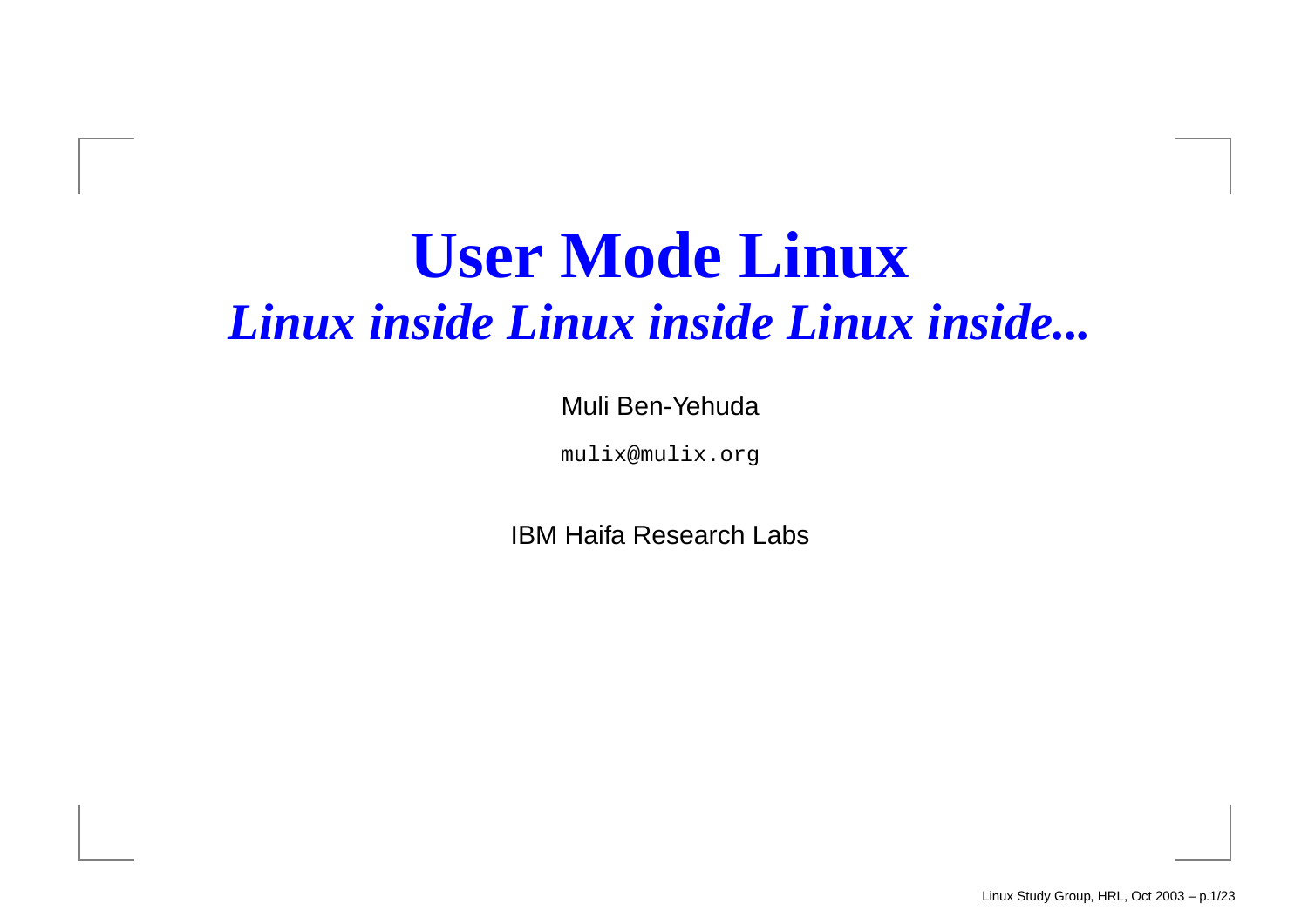## **what is UML?**

- User Mode Linux (UML, hereafter) is <sup>a</sup> port of Linux (the kernel) to run as <sup>a</sup> program inside Linux (the system), creating <sup>a</sup> free software production quality Linux virtual machine. Instead of working directly with the hardware, UML uses the host's system call interface in place of the hardware. Surprisingly enough, it actually works.
- UML was developed primarily by Jeff Dike <jdike@karaya.com>. Many people (including yours truly) contributed patches and bug fixes.
- UML is part of the official Linux kernel distribution as of kernel 2.5, and there are patches available for 2.2 and 2.4.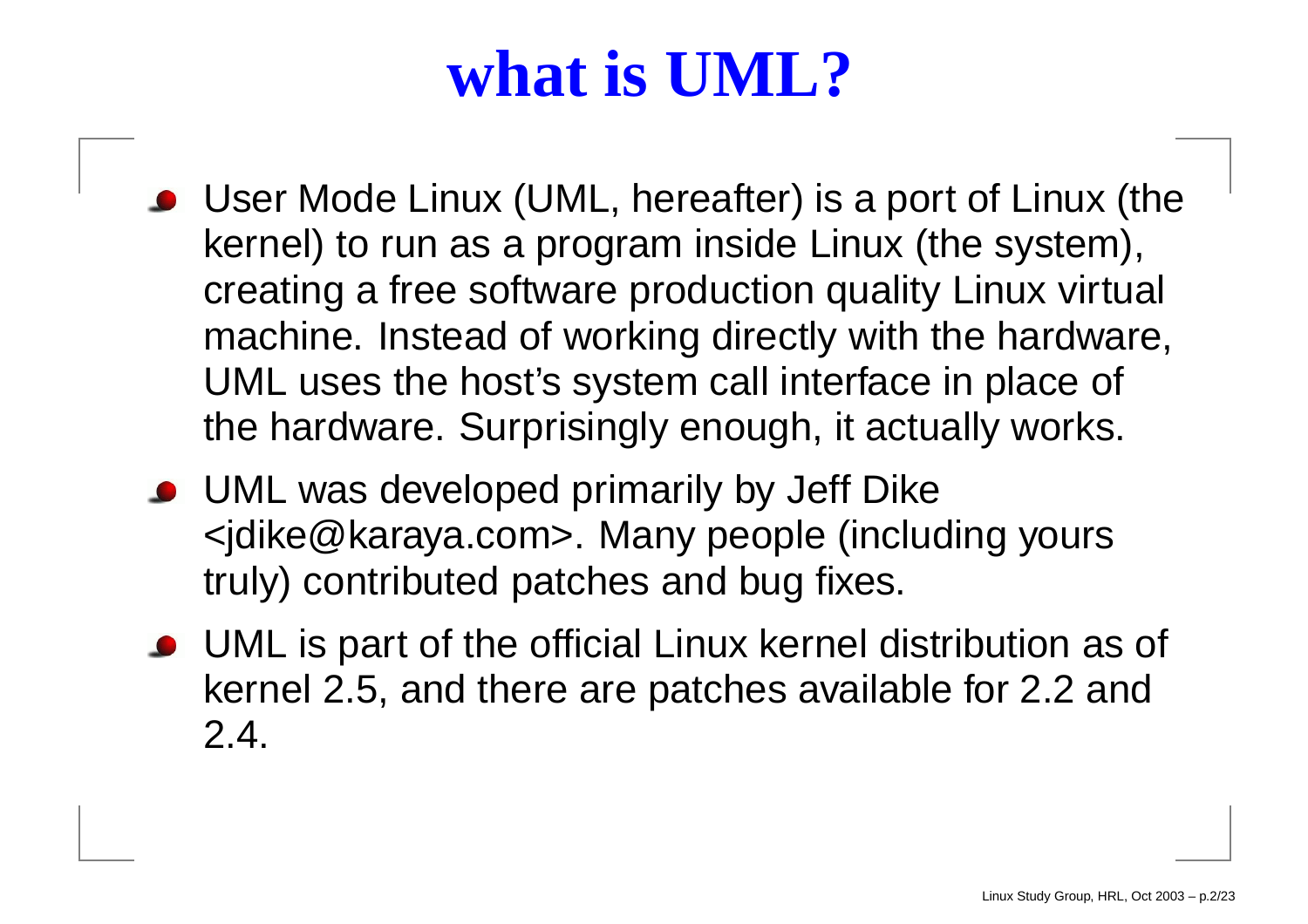## **TOC**

- Introduction to UML (what is it good for?)
	- UML capabilities
	- UML limitations
- Overview of UML architecture
- Interlude the ptrace API
- **•** Tracing Thread (TT) mode
- Seperate Kernel Addressspace (SKAS) mode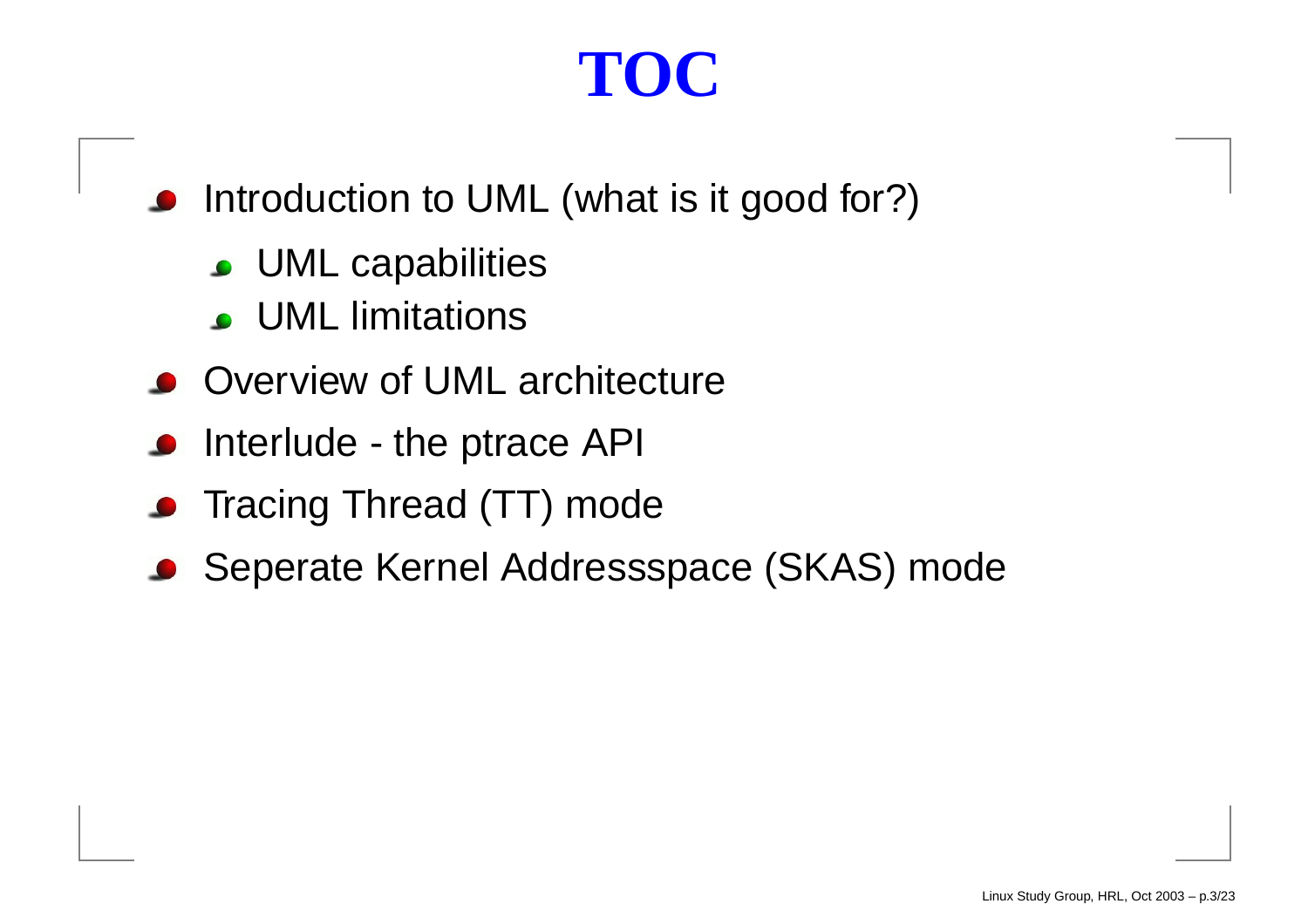# **what is it good for?**

- testing and debugging kernel patches, without requiring a reboot and using <sup>a</sup> mature debugger (gdb)
- **Perivate servers on shared hosts, virtual machine** hosting - people are selling hosting based on UML
- experimenting with system administration scenarios and new Linux distributions / services
- **•** teaching operating systems ;-)
- UML clusters...
- (when UML-win32 comes of age) running Linux on windows machine - tapping into unused resources at night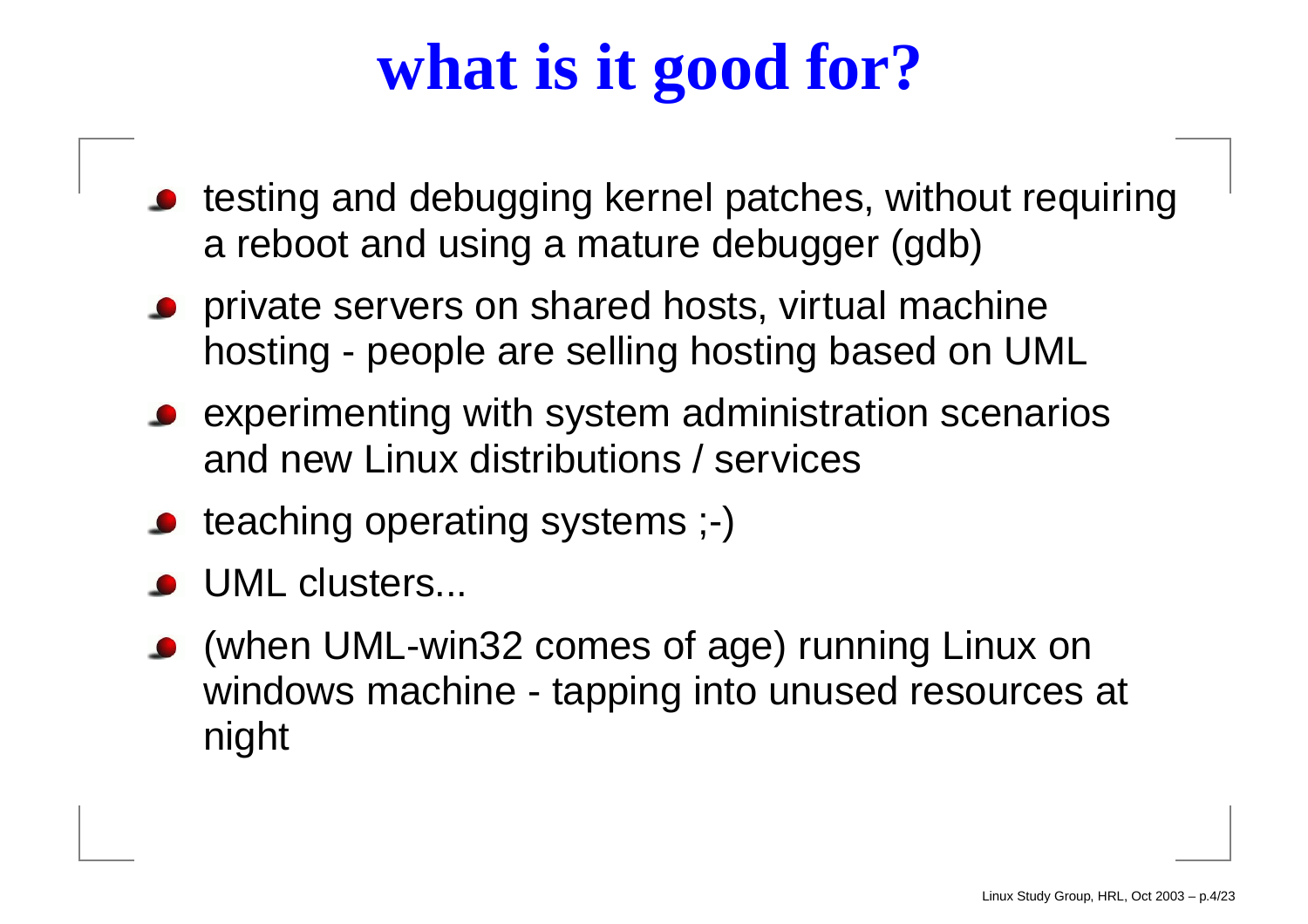# **building and running it**

- make menuconfig ARCH=um
- make linux
- ./linux [gazillion optional options here]

simple, isn't it? Don't forget you also need the UML utilities and <sup>a</sup> root file systems. You can get everything (with instructions) from http://user-mode-linux.sf.net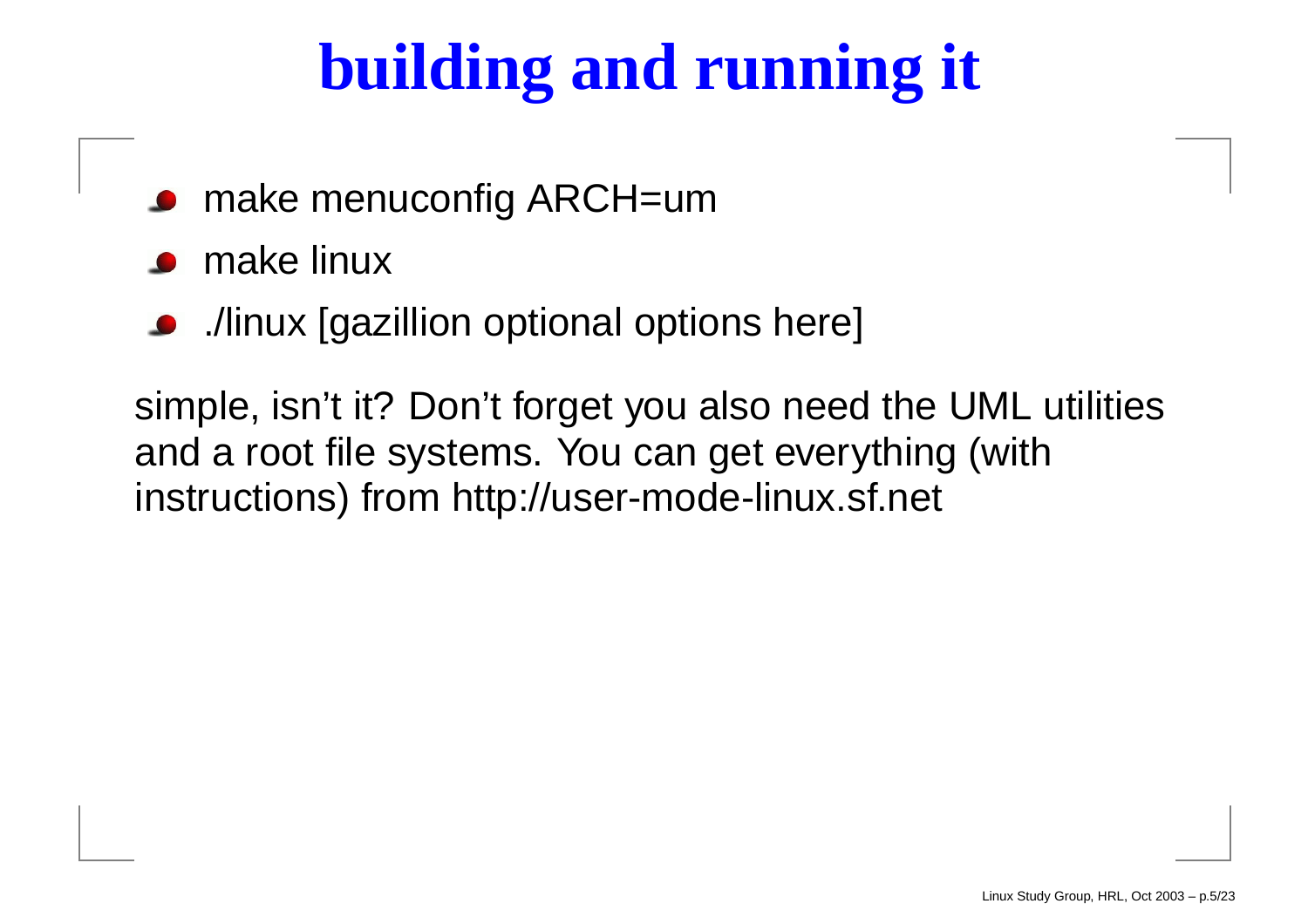# **UML capabilities**

- run user space code unmodified (like vmware and as opposed to e.g. the Xen virtual machine)
- secure virtual machine in software only
- reasonable performance, dependant on the workload but generally speaking no worse than half than the host's performance
- access to host file systems via hostfs
- **•** full networking support
- **SMP, highmem support**
- can run Linux on any other OS
- potential access to kernel primitives as <sup>a</sup> user space library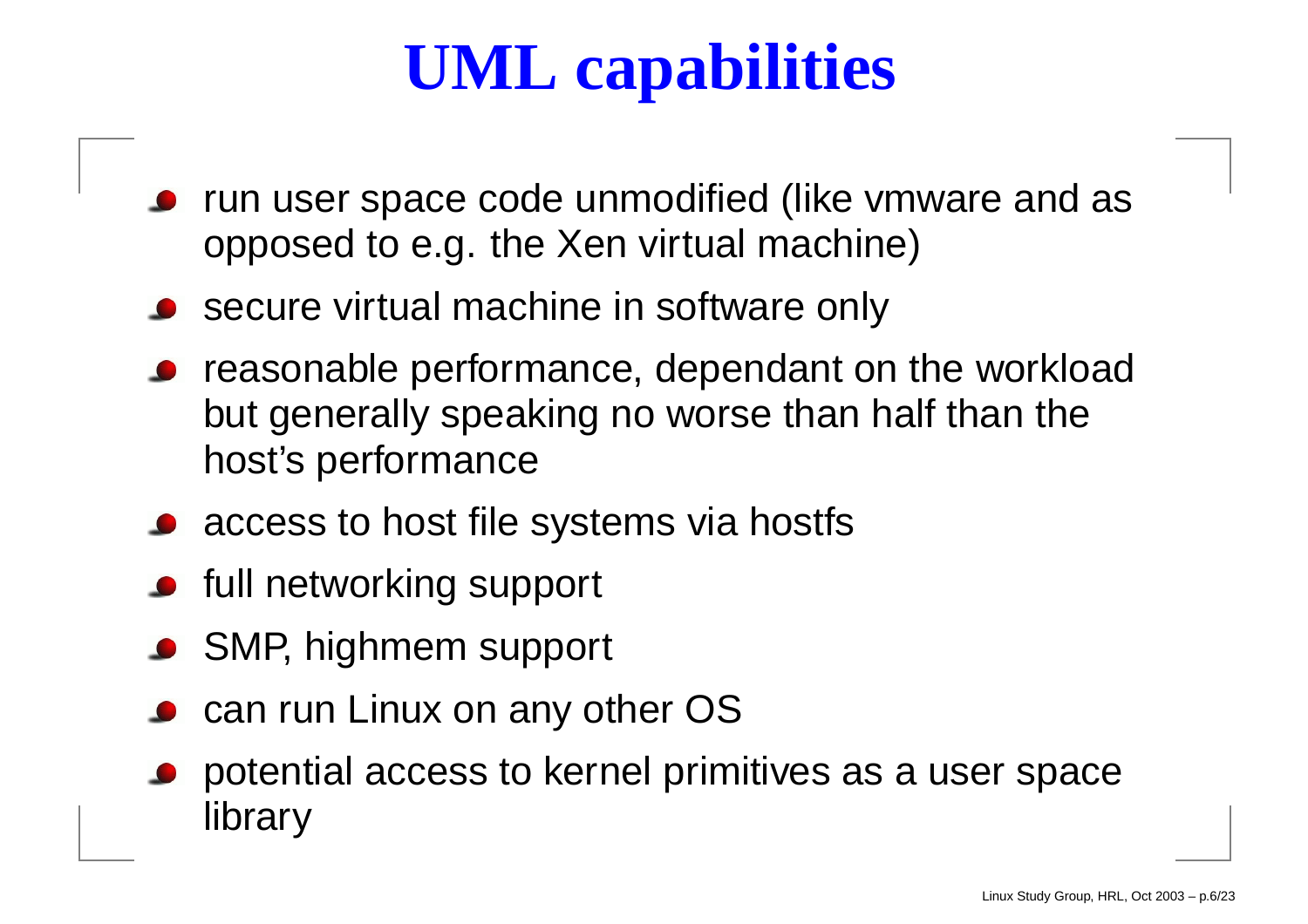## **UML limitations**

- performance...
- access to hardware requires special UML drivers
- cannot be used to debug architecture dependent kernel code
- only runs on Linux currently, and only on i386 (but porting to other OS's / architectures <sup>a</sup> Simple Matter of Programming)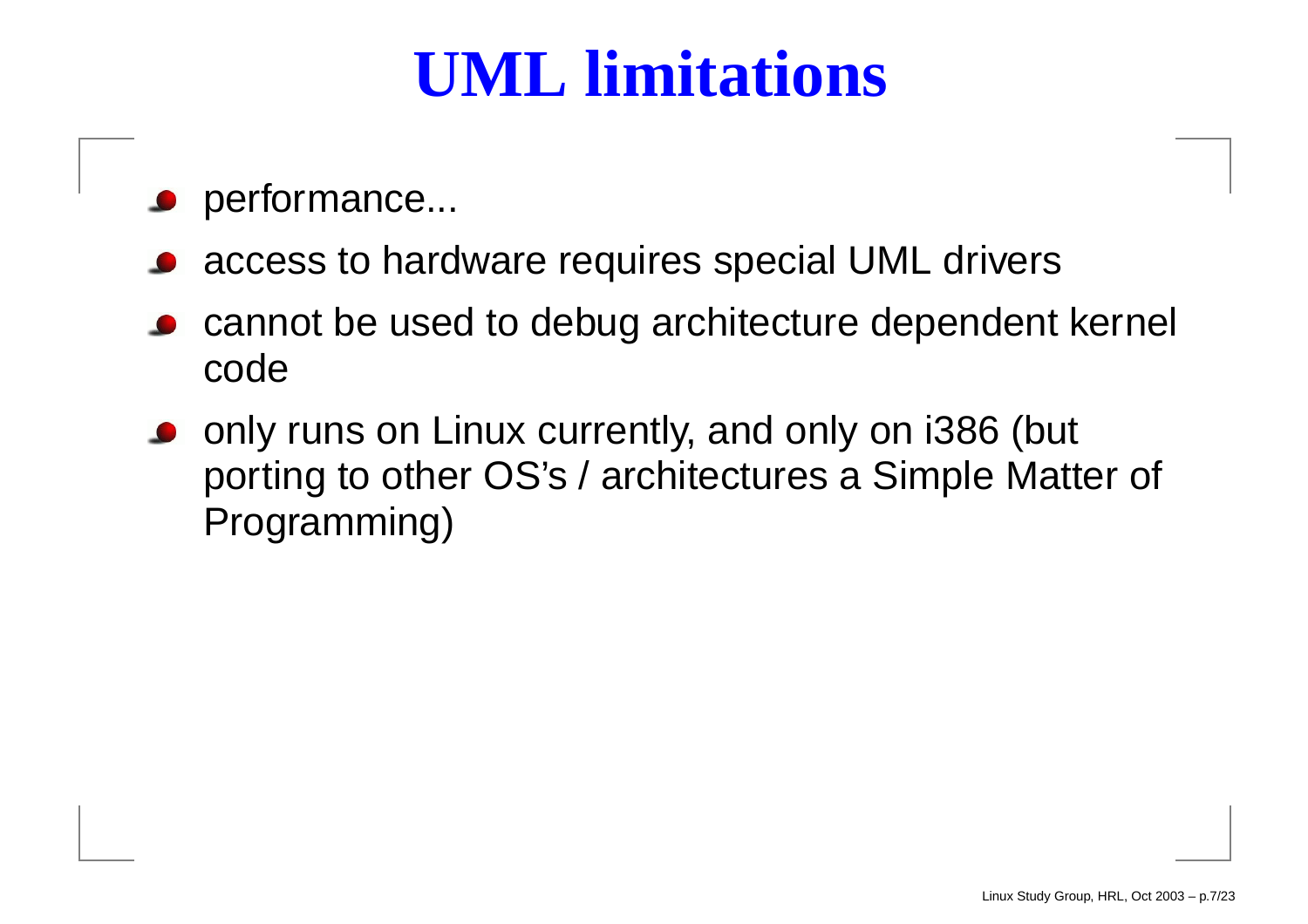# **UML design**

UML is <sup>a</sup> port of the Linux kernel to <sup>a</sup> new "virtual" architecture - Linux's system call interface. The Linux kernel is divided into an architecture independent part, which is the bulk of the code, and into an architecture dependent part (include/asm-\* and arch/\*). UML is <sup>a</sup> port of Linux to the "UML architecture". Under arch/um, it implements the architecture specific interface the rest of the Linux kernel expects.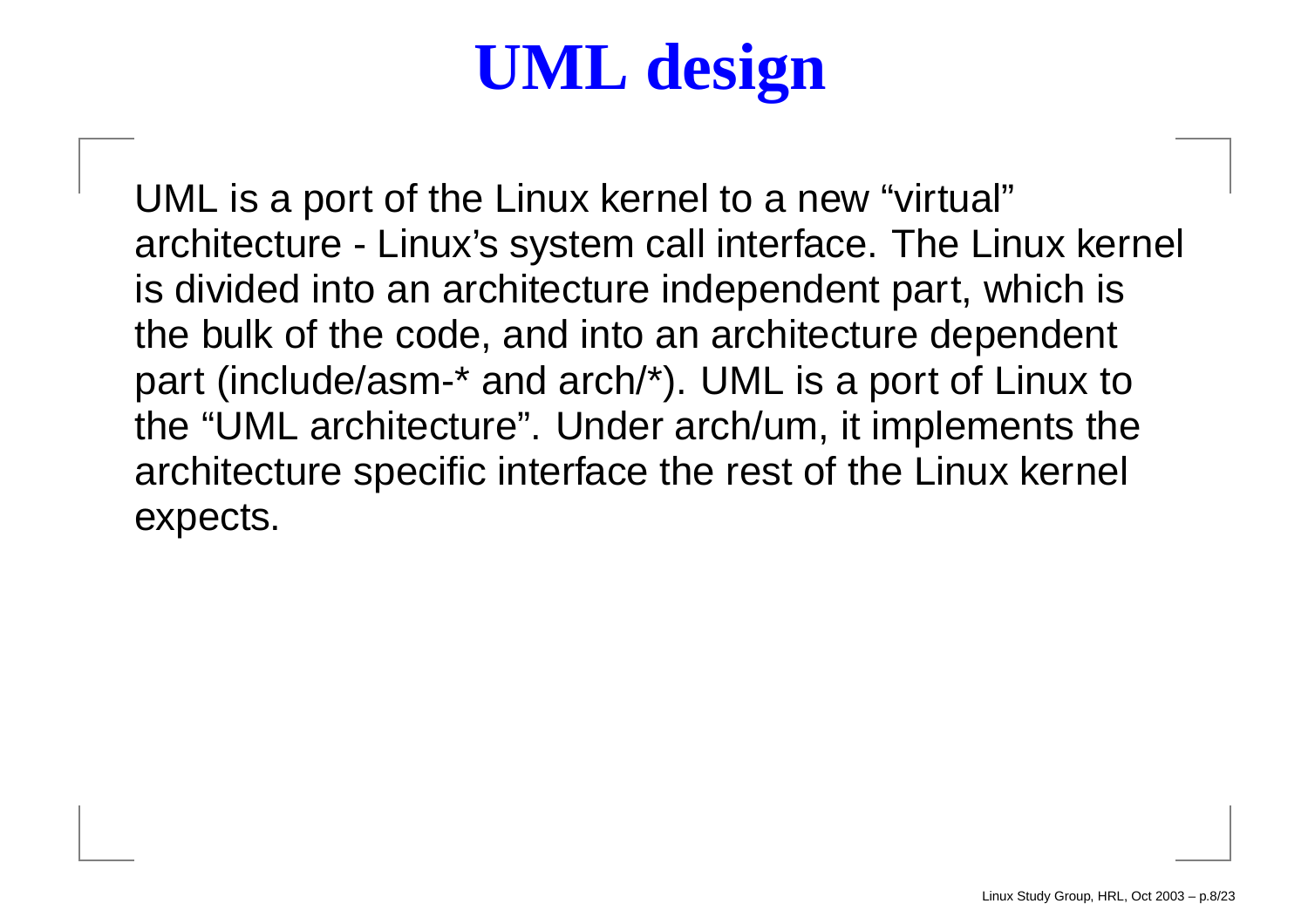# **Example: setting up physical memory**

When UML starts up, libc's startup code calls main(), which then calls linux\_main(). linux main() calls setup physmem() to setup UML's imitation of physical memory: void setup\_physmem(unsigned long start, unsigned long reserve\_end, unsigned long len)

```
unsigned long reserve = reserve end - start;
int pfn = PFN_UP(__pa(reserve_end));
int delta = (len - reserve) >> PAGE_SHIFT;
int err, offset, bootmap_size;
```

```
physmem fd = create mem file(len);
```
 $\mathcal{L}_{\mathcal{A}}$ 

```
offset = uml_reserved - uml_physmem;
err = os_map_memory((void *) uml_reserved, physmem_fd, offset,
                     len - offset, 1, 1, 0);
[snip]
```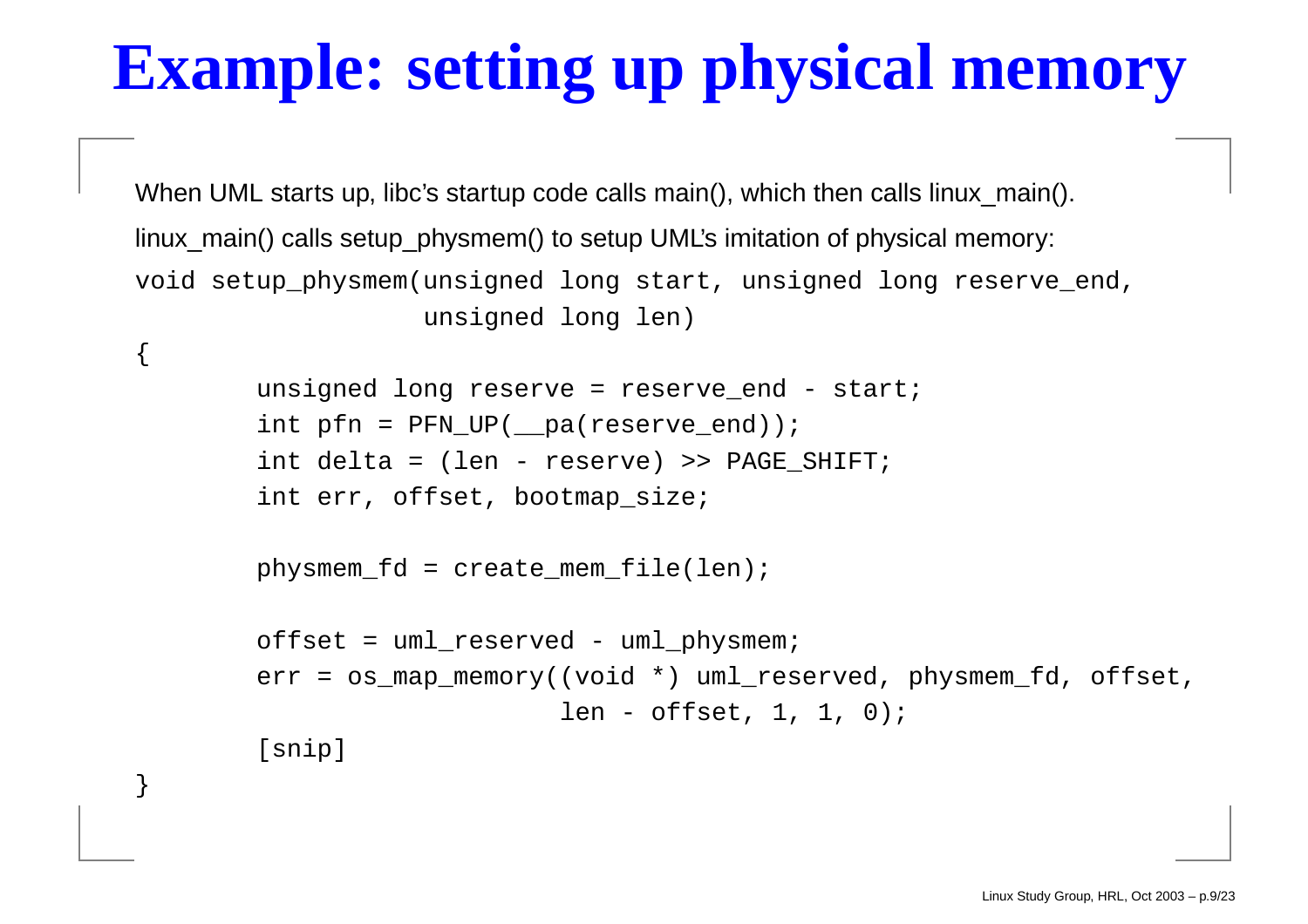#### **create\_mem\_file**

```
int create_mem_file(unsigned long len)
```

```
int fd, err;
char zero;
```
 $\{$ 

```
fd = make_tempfile(TEMPNAME_TEMPLATE, NULL, 1);
[snip error checking]
err = os_mode_fd(fd, 0777);
[snip various checks]
err = os_set_exec_close(fd, 1);
if(err < 0)os_print_error(err, "exec_close");
return(fd);
```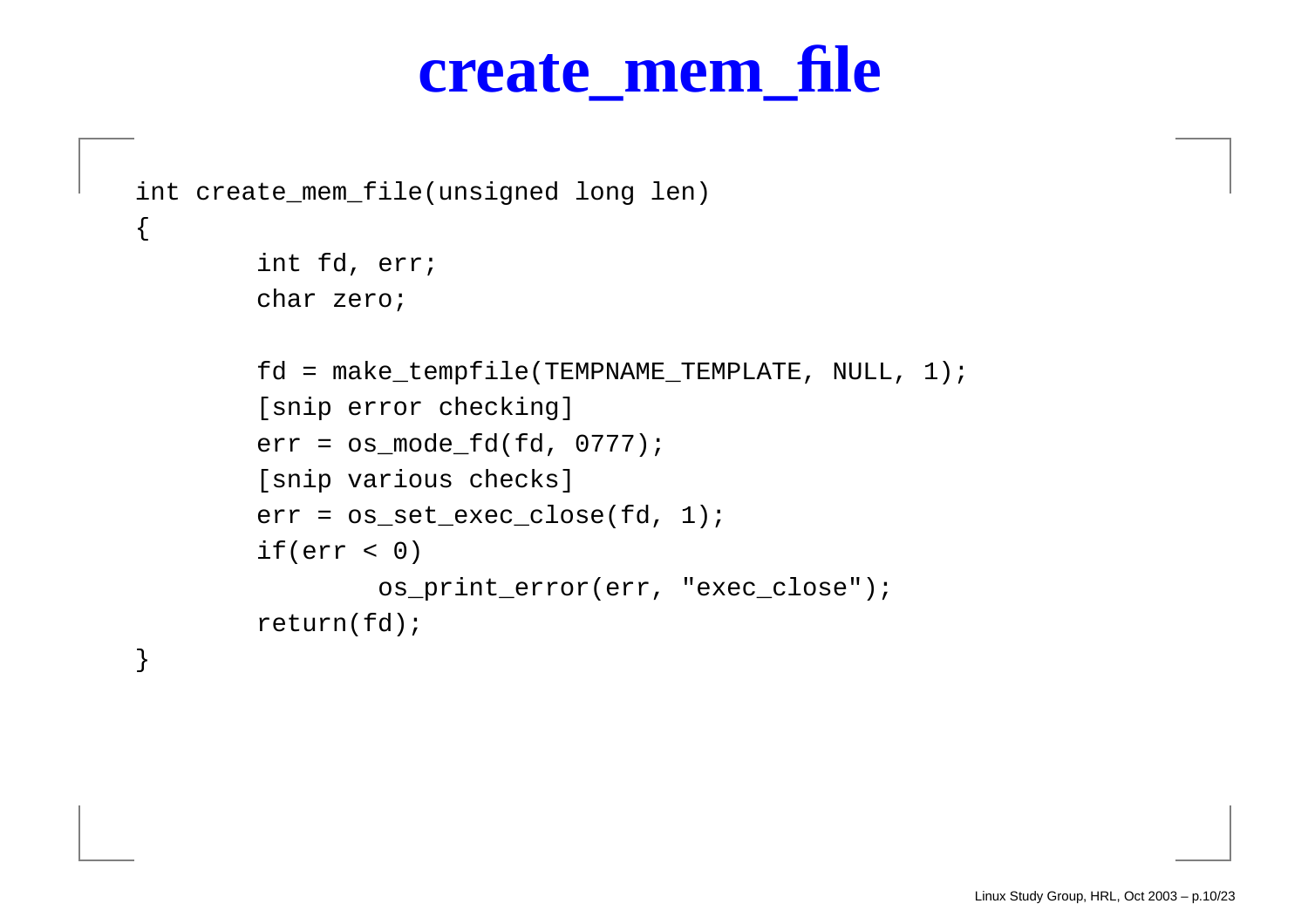#### **os\_close\_on\_exec Linux implementation**

```
int os_set_exec_close(int fd, int close_on_exec)
\{int flag, err;
        if(close_on_exec) flag
= FD_CLOEXEC;
        else flag
= 0;
        do {
                 err
= fcntl(fd, F_SETFD, flag);
        } while((err
< 0) && (errno == EINTR)) ;
        if(err
< 0)
                return(-errno);
        return(err);
```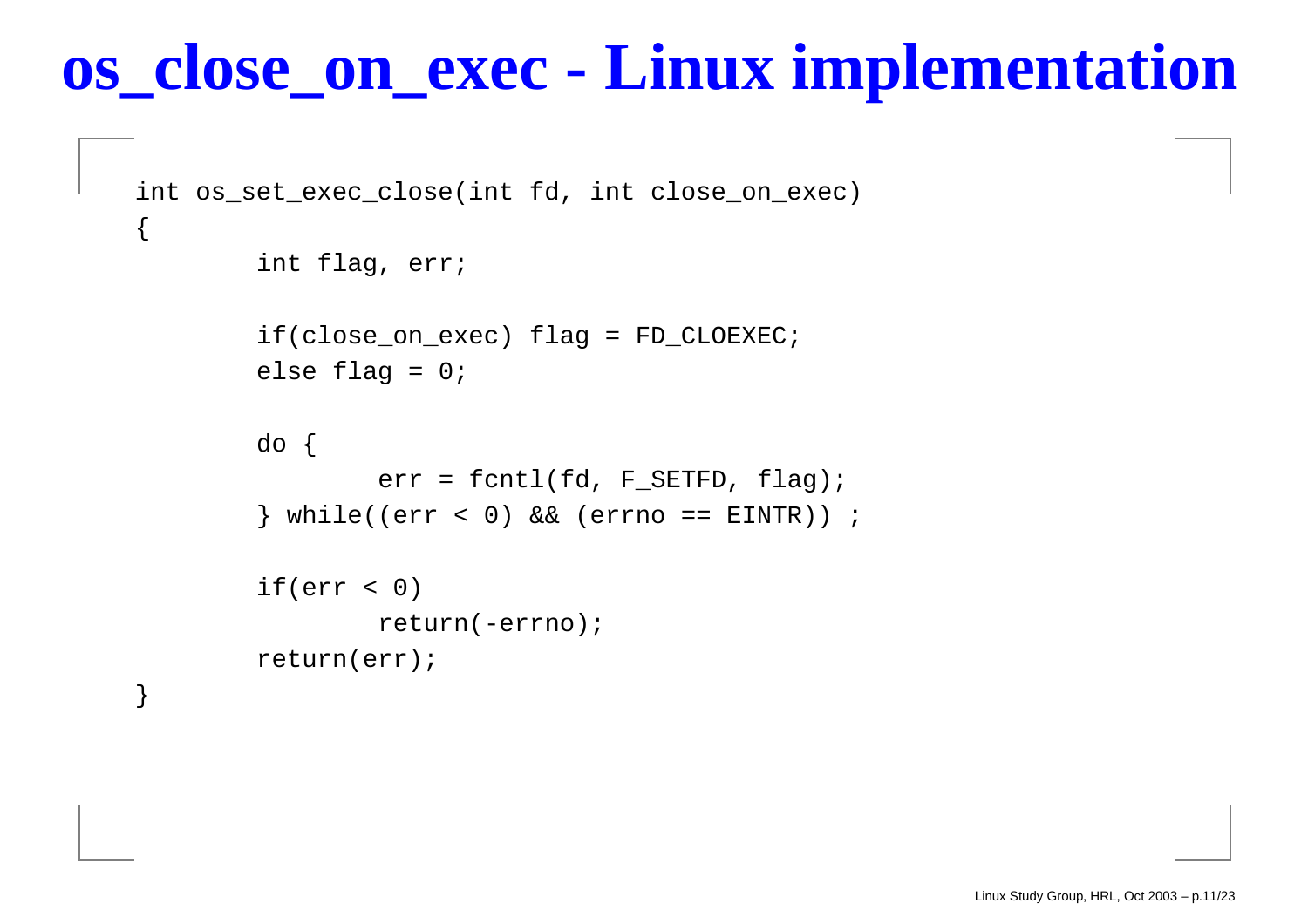#### **os\_map\_memory -Linux implementation**

int os\_map\_memory(void \*virt, int fd, unsigned long off, unsigned long le int r, int w, int x)

> void \*loc; int prot;

{

```
prot
= (r
? PROT_READ : 0) | (w
? PROT_WRITE : 0) |
        (x
? PROT_EXEC : 0);
```

```
loc
= mmap((void *) virt, len, prot, MAP_SHARED | MAP_FIXED,
           fd, off);
if(loc == MAP FAILED)
        return(-errno);
return(0);
```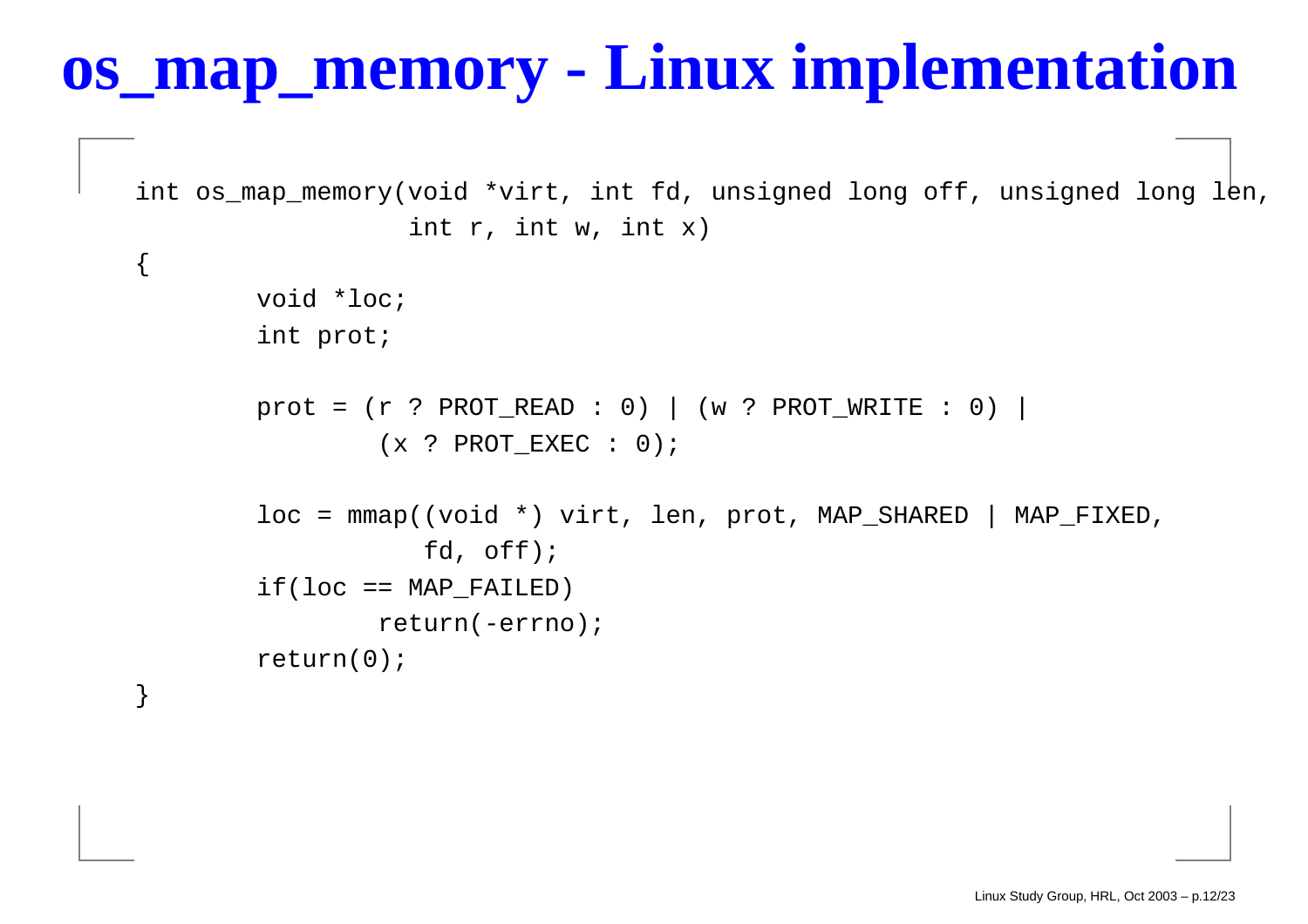## **interlude - the ptrace API**

ptrace is <sup>a</sup> low level, architecture dependant POSIX API for one process to intimately manipulate another. It is the mechanism used by debuggers, for example. show strace /bin/echo as an example of syscall tracing show dumpmem /bin/echo as an example of memory dumping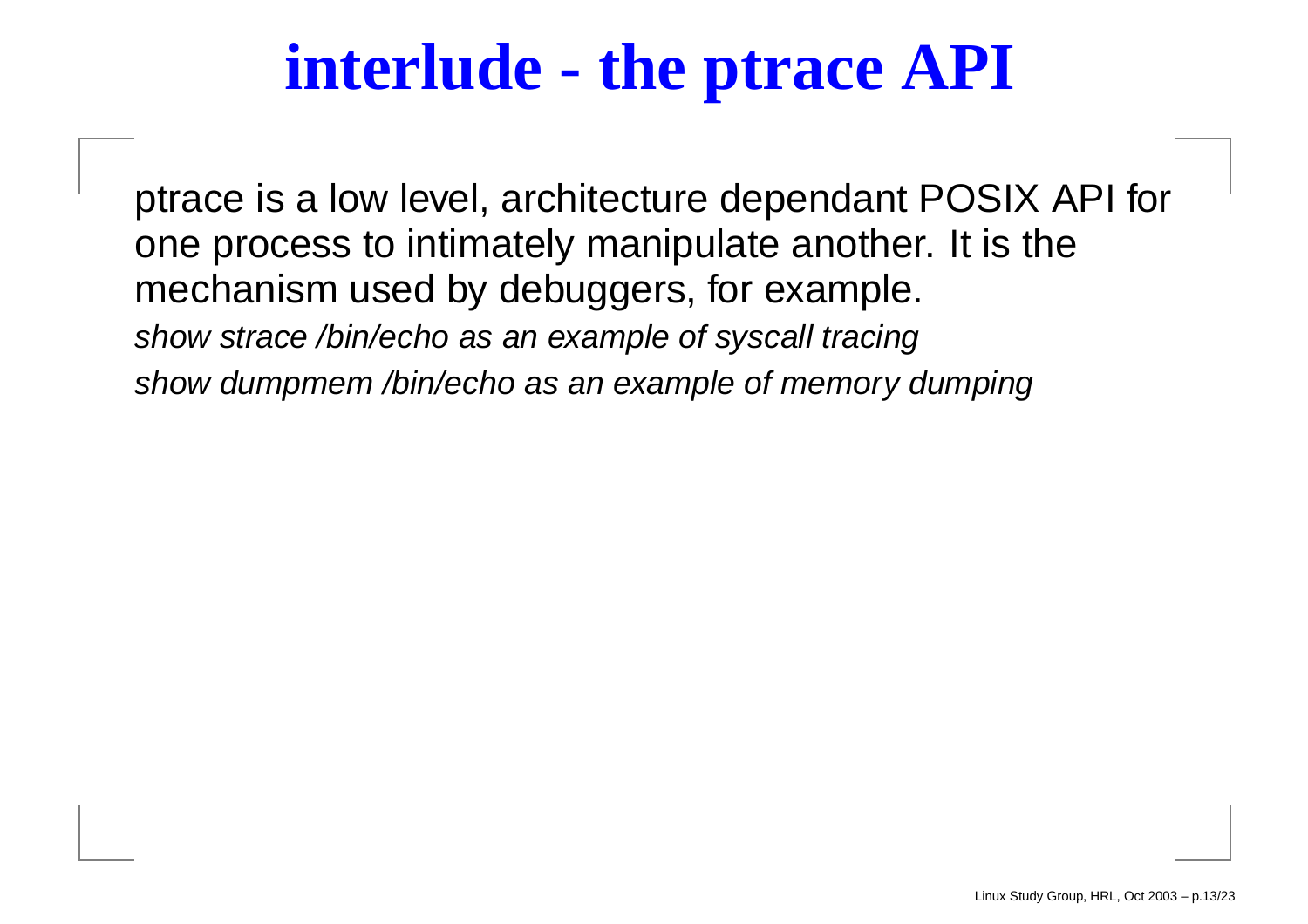#### **interlude - the ptrace API interface**

#include <sys/ptrace.h>

```
long ptrace(enum __ptrace_request request, pid_t pid, void
            *addr, void *data);
```

```
enum __ptrace_request
```
 $\{$ 

/\* Indicate that the process making this request should be traced. All signals received by this process can be intercepted by its parent, and its parent can use the other 'ptrace' requests. \*/ PTRACE TRACEME = 0,  $\prime$ \* Return the word in the process's text space at address ADDR. \*/ PTRACE PEEKTEXT = 1,  $\prime$ \* Return the word in the process's data space at address ADDR. \*/

```
PTRACE_PEEKDATA = 2,
```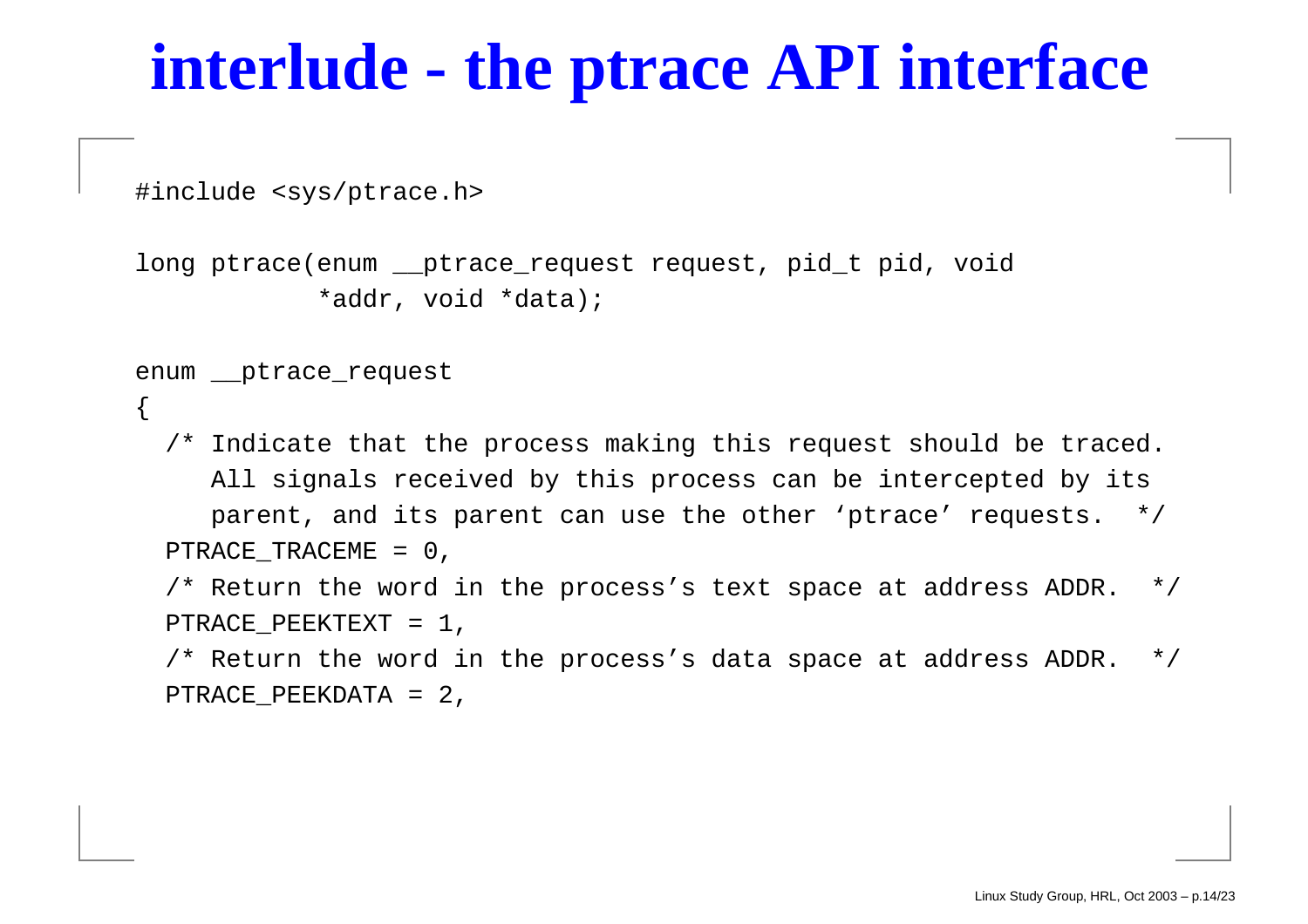## **interlude - the ptrace API interface - cont**

```
\frac{1}{x} Return the word in the process's user area at offset ADDR. \frac{x}{x}PTRACE_PEEKUSER = 3,
/* Write DATA into the process's text space at address ADDR.*/
PTRACE POKETEXT = 4,
/* Write DATA into the process's data space at address ADDR.*/
PTRACE POKEDATA = 5,
/* Write DATA into the process's user area at offset ADDR. */
PTRACE POKEUSER = 6,
/* Continue the process. */
PTRACE CONT = 7,
/* Kill the process. */
PTRACE KILL = 8,
\prime* Single step the process. This is not supported on all machines. \primePTRACE_SINGLESTEP = 9,
/* Get all general purpose registers used by a processes.
   This is not supported on all machines. */
PTRACE_GETREGS = 12,
```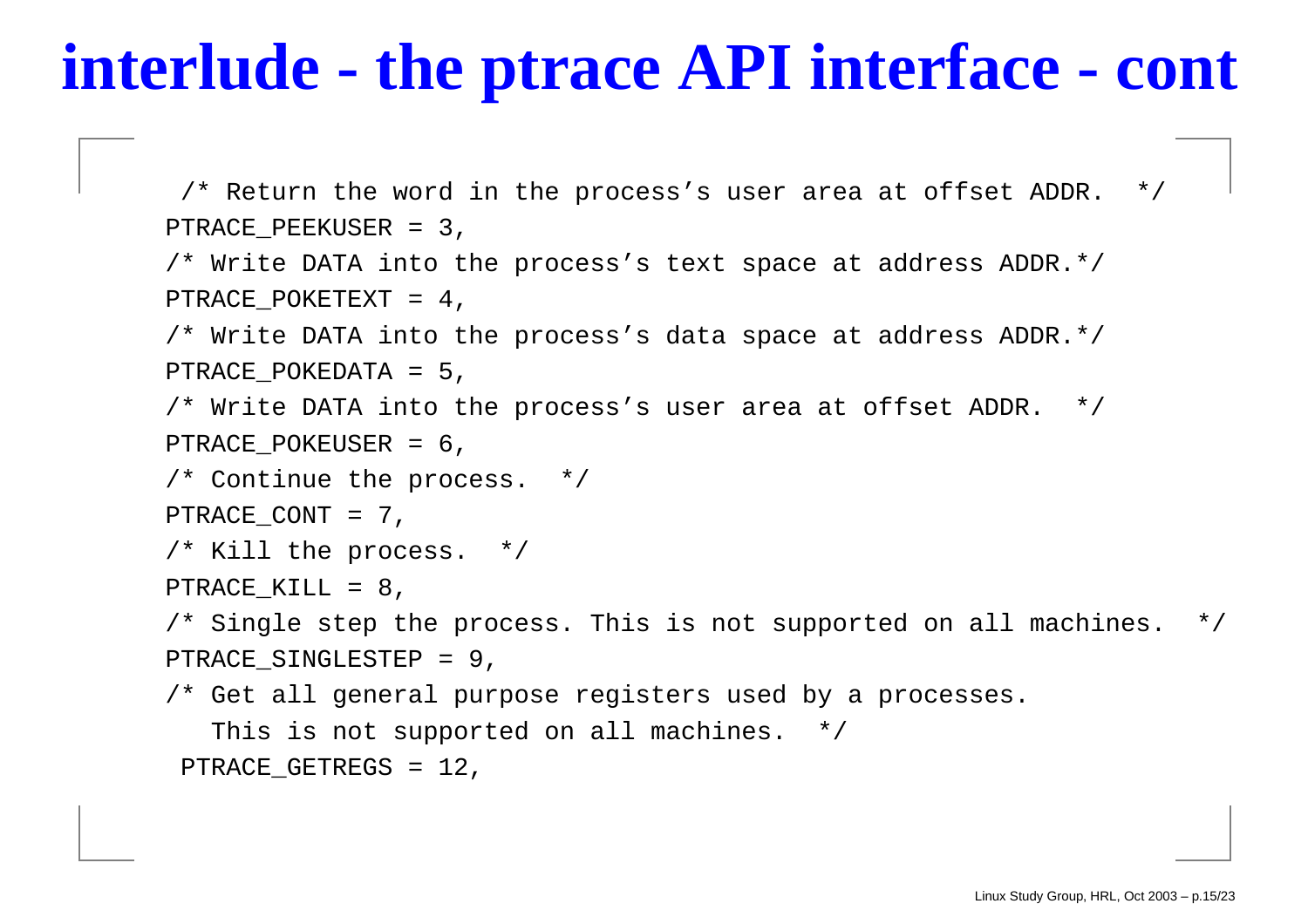## **interlude - the ptrace API interface - cont**

```
/* Set all general purpose registers used by a processes.
     This is not supported on all machines. */
  PTRACE_SETREGS = 13,
  [snip]
 /* Attach to a process that is already running. */
 PTRACE ATTACH = 16,
 /* Detach from a process attached to with PTRACE_ATTACH. */
 PTRACE_DETACH = 17,
  [snip]
 \prime* Continue and stop at the next (return from) syscall. */
 PTRACE_SYSCALL = 24
};
```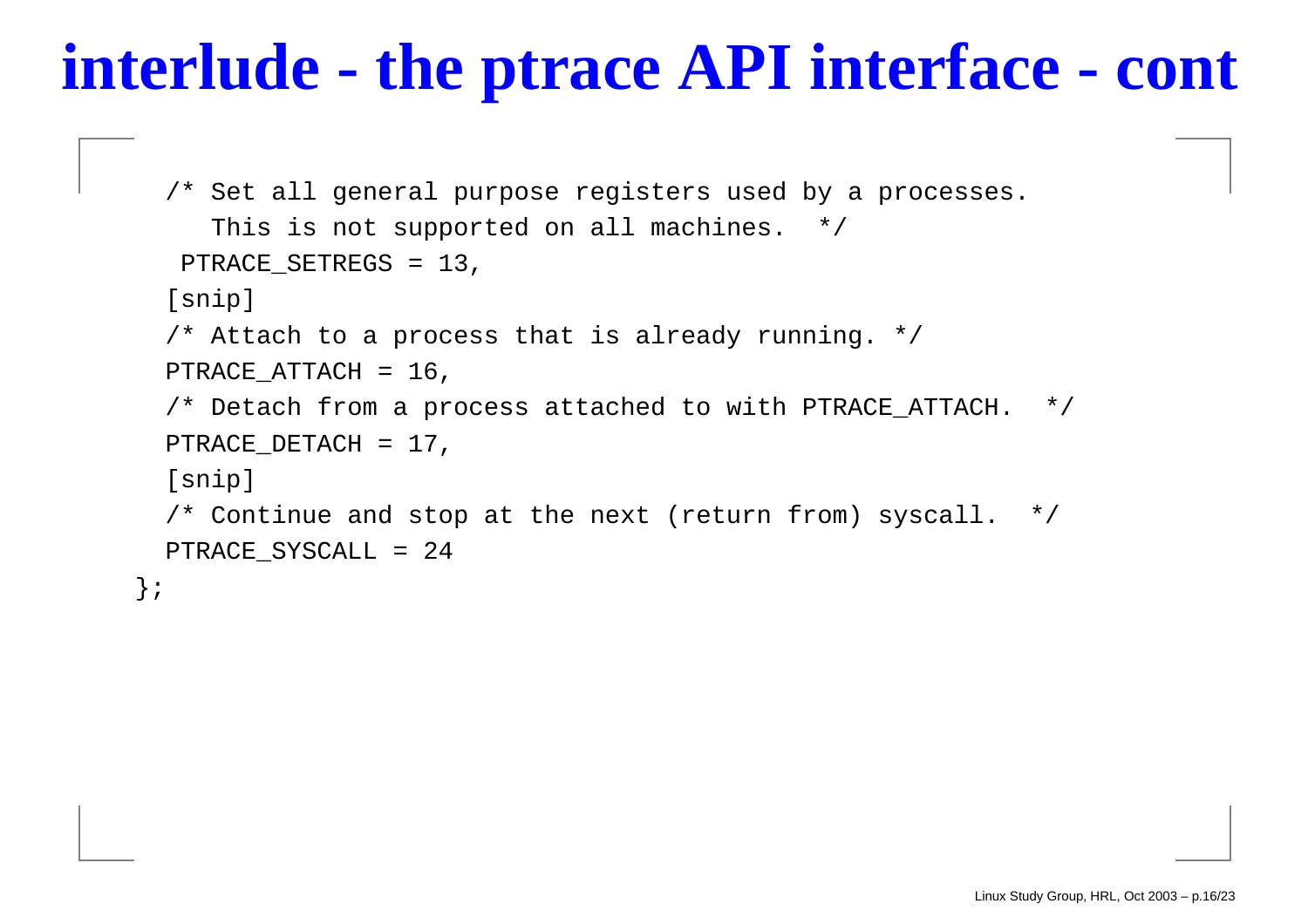## **Tracing Thread mode overview**

- each UML process gets <sup>a</sup> process on the host
- the tracing thread system call tracing on the UML processes (via ptrace)
- the tracing thread nullified system calls, and caused the process to enter the UML kernel, which is mapped into the upper part of its address space

All user processes share the UML kernel's address space! without due care, they can write it and escapte the virtual machine. With due care, performance suffers.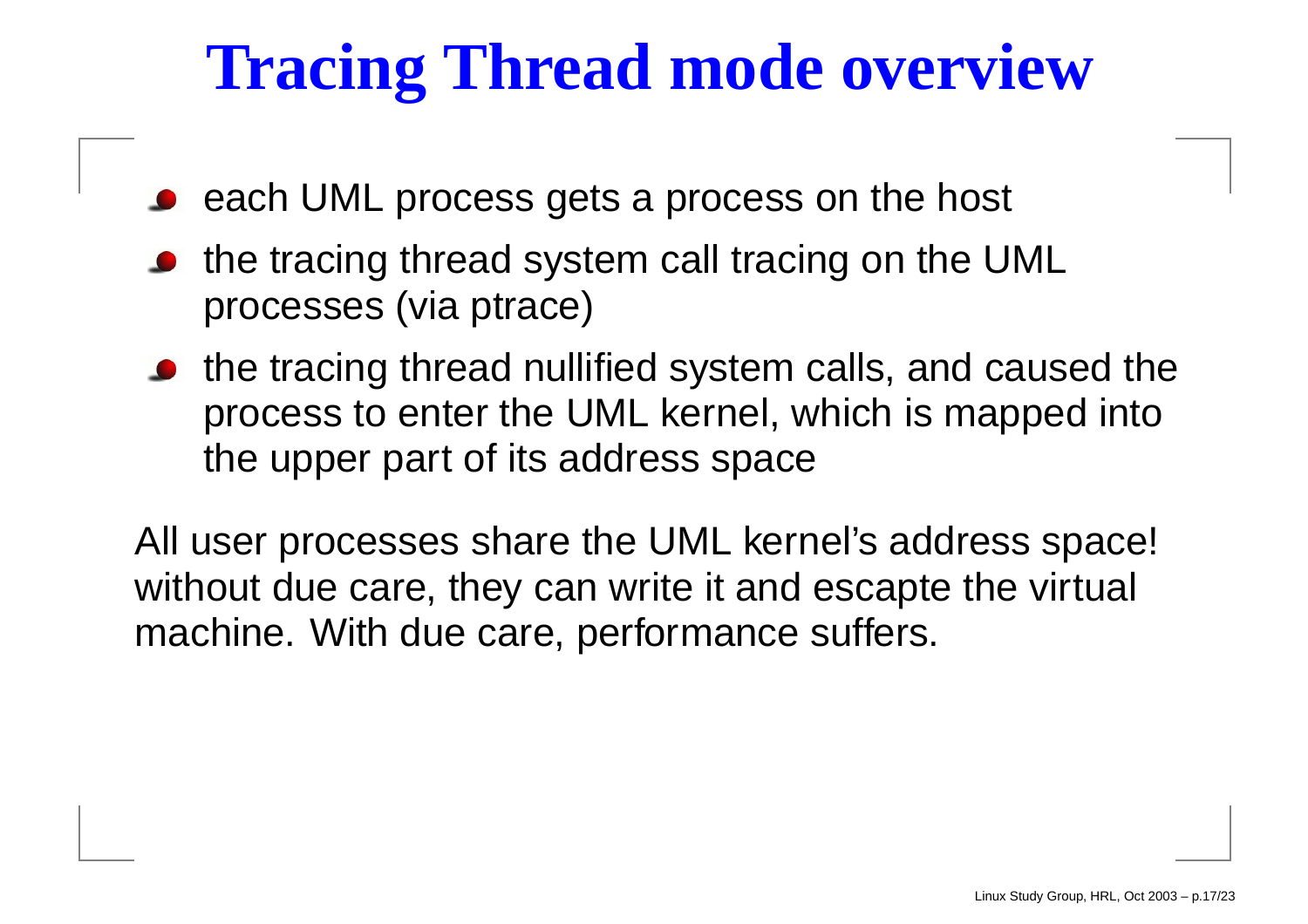## **guest process system calls**

- A process running inside UML (guest process) executes a system call instruction (int 0x80)
- via ptrace, the tracing thread is woken up
- the tracing thread annuls the system call on behalf of the UML process, and then forces the kernel to execute the system call
- the system call is executed, and when it is done, the tracing thread is woken up again
- the tracing thread manipulates the UML process state to think it completed the system call
- the UML process continues running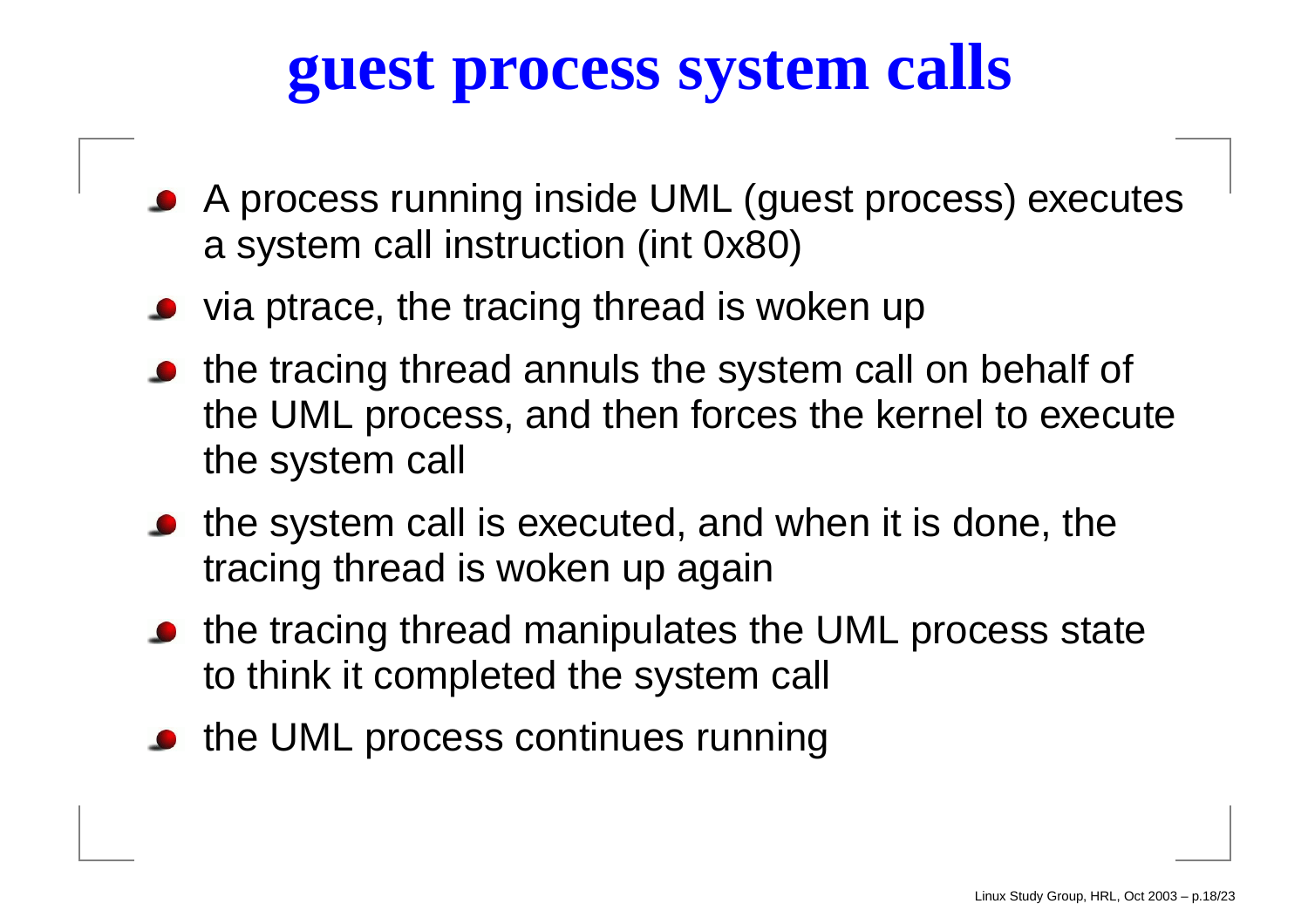#### **SKAS mode**

- the UML kernel runs in an entirely different host address space from its processes
- solves the security problem UML kernel totally inaccessible to UML processes
- also solves the fingerprinting problem guest processes address space now identical to what they would be on <sup>a</sup> non UML host
- major speedup by eliminating signal delivery(?)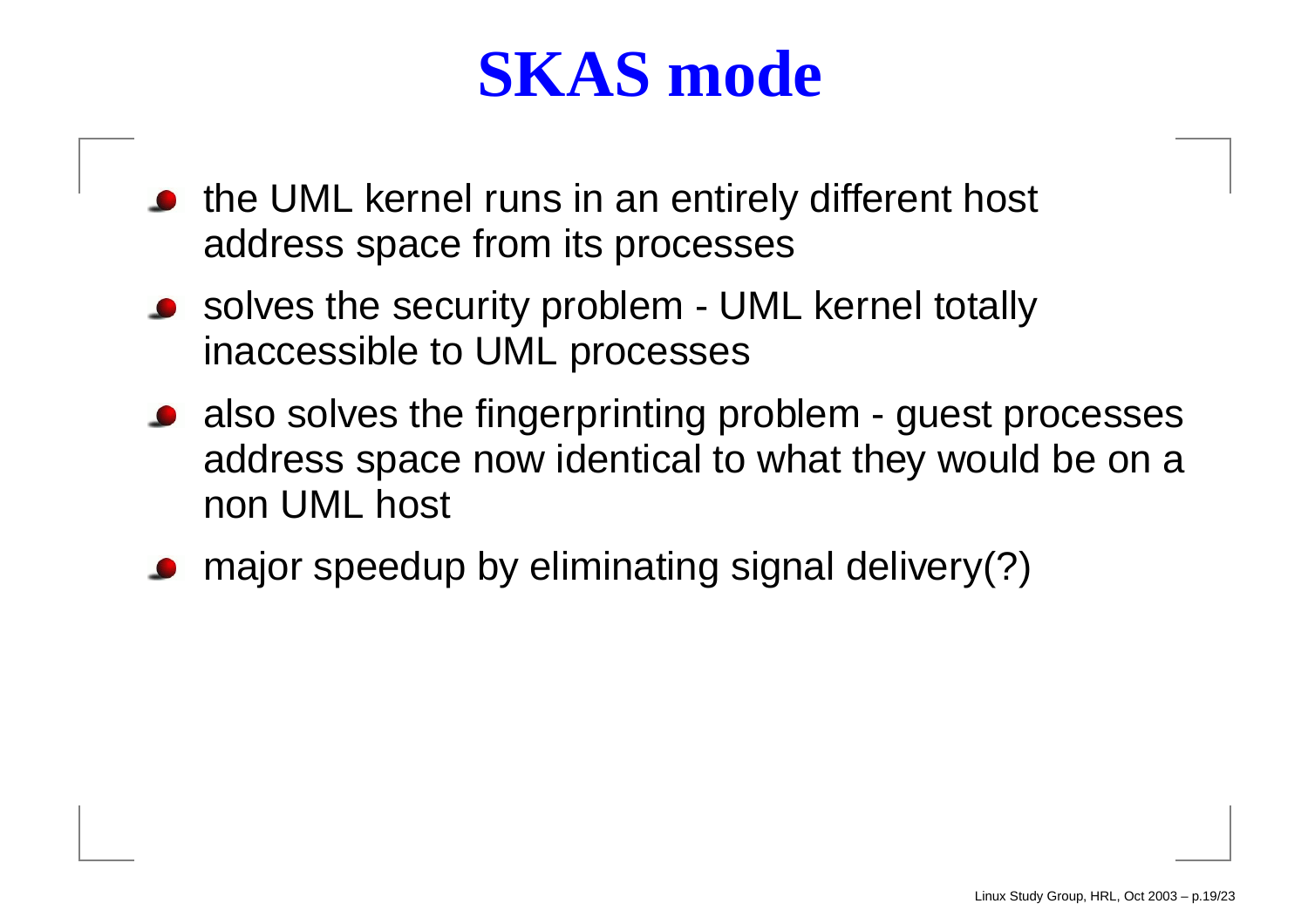## **SKAS mode - /proc/mm**

Let's look at what is required in order to support seperate address spaces...

go over the host-skas3.patch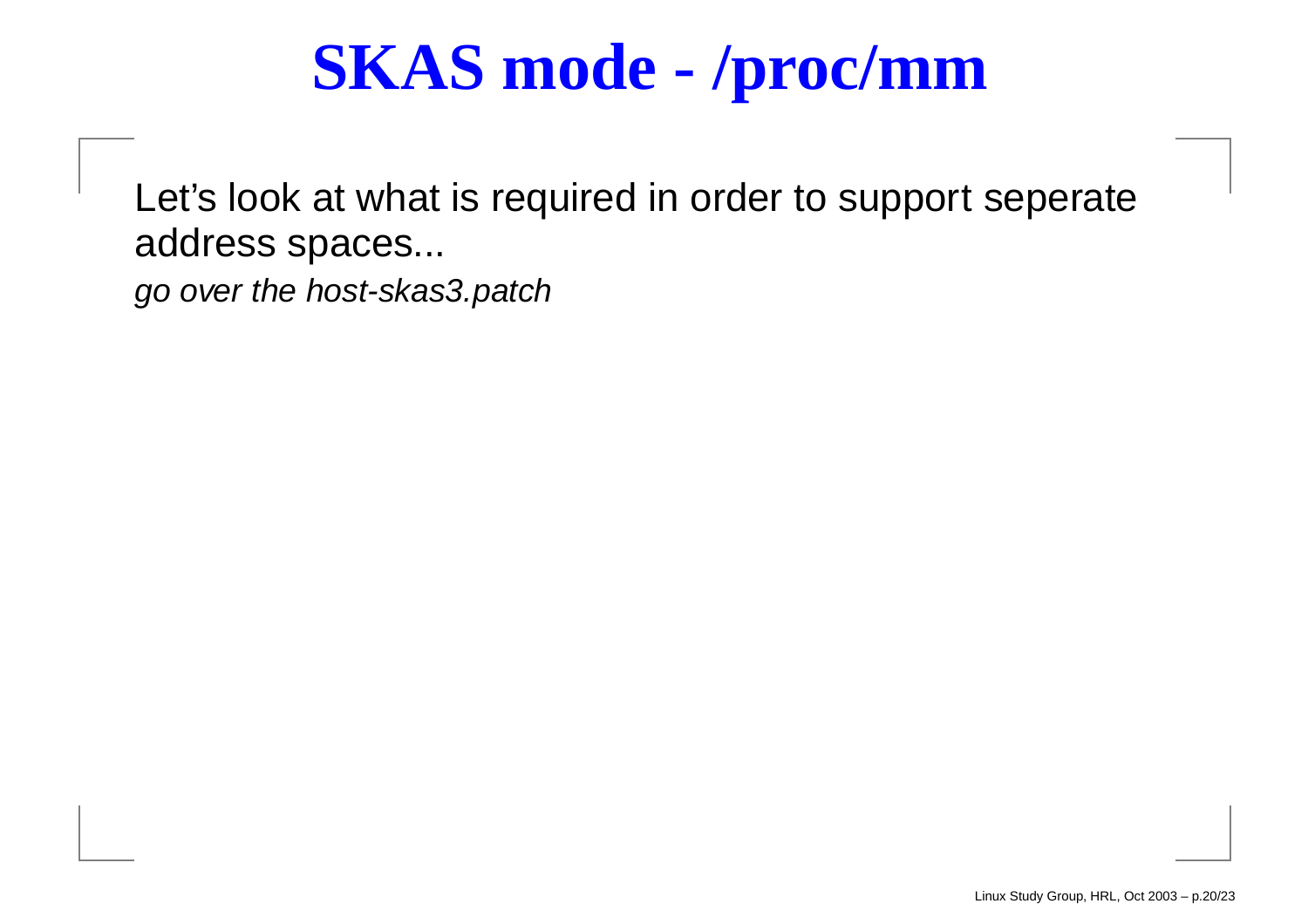#### **SKAS mode - switch\_mm**

schedule(), the scheduler function, calls switch\_mm() before switching tasks via switch\_to(). switch\_mm() is implemented in asm/um/mmu\_context.h as:

static inline void switch\_mm(struct mm\_struct \*prev,

{

}

}

struct mm\_struct \*next, struct task\_struct \*tsk, unsigned cpu)

```
if(prev != next)clear bit(cpu, &prev->cpu vm mask);
        set_bit(cpu, &next->cpu_vm_mask);
        if(next != \&init mm) {
                 int fd = next->context.skas.mm_fd;
                CHOOSE MODE((void) 0,
                         switch mm skas(fd));
        }
```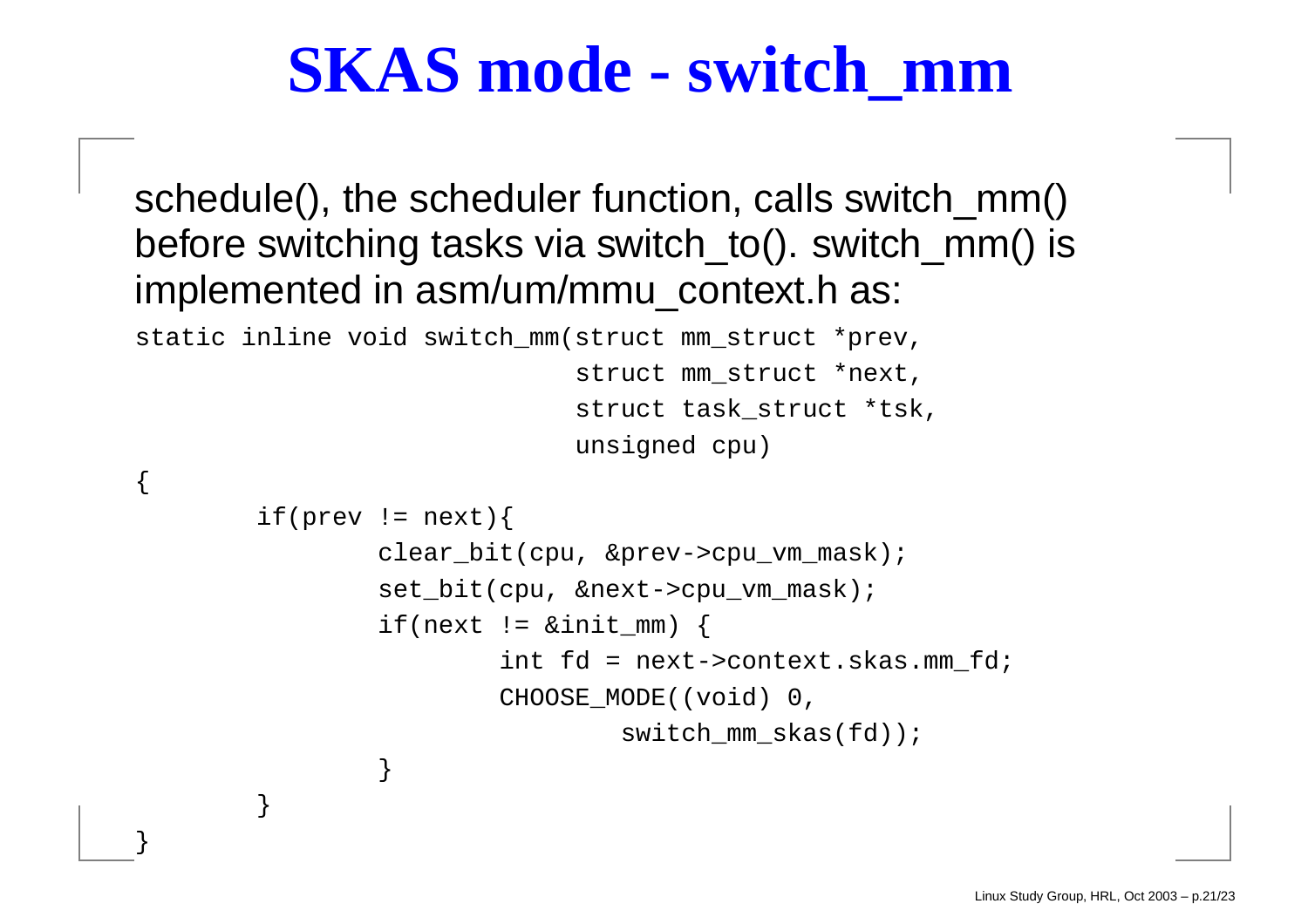#### **SKAS mode - switch\_mm\_skas**

void switch\_mm\_skas(int mm\_fd)

int err;

 $\{$ 

}

err = ptrace(PTRACE\_SWITCH\_MM, userspace\_pid, 0, mm\_fd); if(err)

> panic("switch\_mm\_skas - PTRACE\_SWITCH\_MM failed," "errno <sup>=</sup> %d\n", errno);